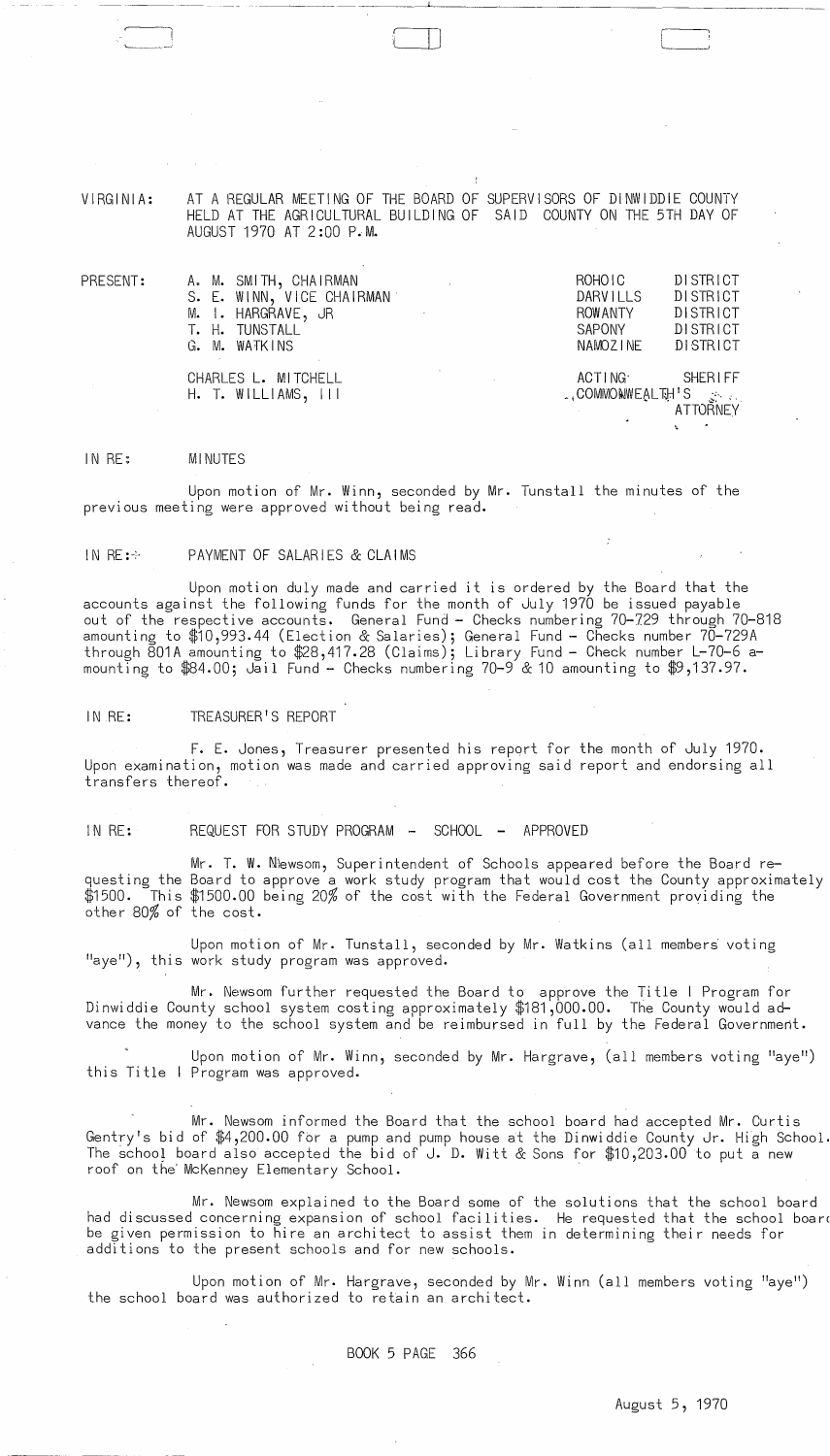### IN RE: WELFARE DEPARTMENT REPORTS

Mrs. King B. Talley, Superintendent Welfare Department presented 4 aplications requesting public assistance.

Upon motion of Mr. Winn, seconded by Mr. Hargrave, the Board unanimously approved the request of Robert Griffin and Thomas Faggins and did not approve the requests of Gary Shell and Francene Mallory.

## IN RE: WELFARE DEPARTMENT BOARD MEMBER - W. D. ALLEN - REAPPOINTED

Upon motion of Mr. Watkins, seconded by Mr. Tunstall, Mr. W. D. Allen was unanimously reappointed to the Welfare Board for a term of 4 years effective July 1, 1970.

 $\Xi$ 

the

1978

tate

 $\boldsymbol{\omega}$ 

<u>ដូ</u> **-0**  .. ' ...,  $\cdot$   $\cdot$   $\cdot$  $\cdot$   $\cdot$   $\cdot$   $\cdot$ "tj «

 $iv$ e

effect

IN RE: ABANDONMENT OF ROUTE 1001 - PUBLIC HEARING

This being the time and date as advertised in the Progress Index to hold a public hearing on the abandonment of Highway #1001 described as follows:

> Beginning at a point on State Highway No. 1001, 0.02 miles east of the east corporate line of the Town of McKenney, Vi rginia, thence running in a south- easterly direction to a dead end and limited access right of way line of In· terstate Route #85, the total length thereof being 0.09 miles.

It appearing to the Board that no one appeared opposing the abandonment and that all statutory requirements had been met and upon motion of Mr. Winn, seconded by Mr. Tunstall and unanimously carried the Board thereupon enters on the minutes this order abandoning the aforesaid section of road and requesting the Department of Highways to take all necessary steps to carry out this order.

## IN RE: HIGHWAY DEPARTMENT

с,

 $\frac{1}{2}$ 

In two other items discussed with Mr. R. V. Lancaster, III, District Resident Engineer, he told Mr. Tunstall that he would meet with him to discuss the section of Fisher Road and Mr. Winn was advised that he would look into the situation of Route 613 and Route 40. Mr. Lancaster further stated that he would do what he could about locating a gas and food sign at the DeWitt interchange on Interstate 85.

## IN RE: BUILDING INSPECTOR'S REPORT

It was reported by the Building Inspector, James L. Blaha, that the month of July was a record breaking month with a total of 24 new dwellings and fees amounting to  $$1,306.15.$ 

## IN RE: HEALTH DEPARTMENT - DR. McNIEL

As requested by the Board at their July meeting, Dr. McNiel appeared to explain why the Health Department budget increased 20% over the previous years budget and then request an additional 10% in personnel salaries. Additional services, normal salary increases and a general rise in expenses was the reason for the 20% increase and the 10% increase resulted from the gOVernor granting a raise to Health Department personnel.

Upon motion of Mr. Hargrave, seconded by Mr. Winn, the Board unanimously approved the 10% additional request amounting to \$862.69 for the Health Depqrtment Bugget.

#### IN RE: INTRODUCTION OF MR. KENTON CHESTNUT .- SANITARIAN

Dr. McNiel introduced Mr. Kenton Chestnut to the Board. Mr. Chestnut is the new sanitarian for Dinwiddie County.

IN  $RE:$  GREENSVILLE COUNTY & CITY OF EMPORIA  $-$  INCLUDED IN .HEALTH  $\ldots$  is district

Dr. McNiel told the Board he had been instructed by the State Health Department to request each politicial subdivision in the present health district to approve admission of Greensville County and Emporia to this health district. The reason being that the State Planning Region 19 (Crater Planning District) included all the present members of the health district plus Greenswille County and Emporia and the State Health Department

 $\Gamma$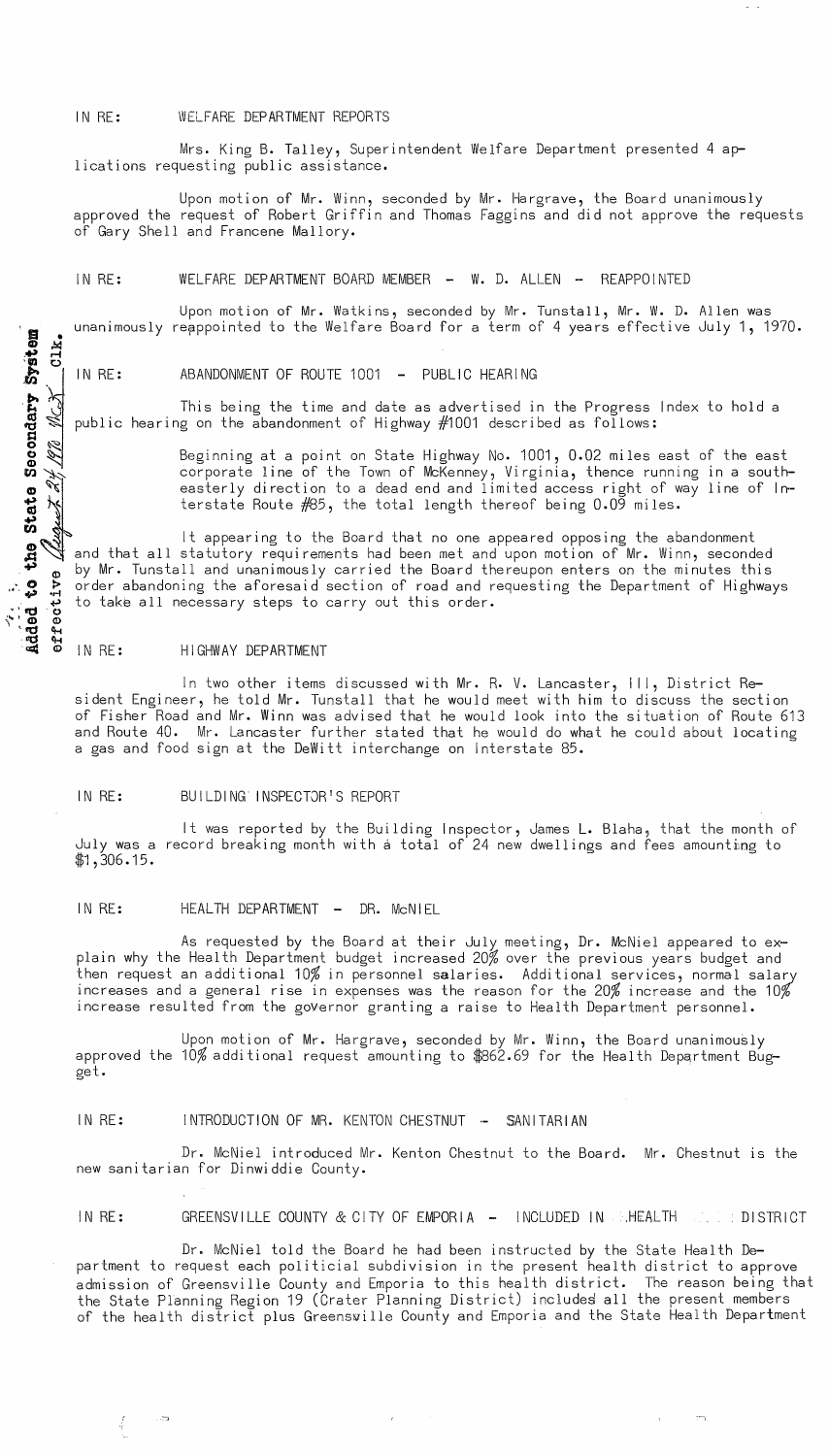believes it best to have the health districts to comncide with the StateaPlanning Region.

Upon motion of Mr. Watkins, seconded by Mr. Tunstall and unanimously carried the admission of Greensville County and the City of Emporia were approved.

 $\Box$  .

\_\_\_\_ .\_~ \_\_ <sup>~</sup>\_\_\_\_\_\_ .....L \_\_\_\_\_\_\_\_\_\_\_\_\_\_\_\_\_\_\_\_\_ <sup>~</sup>

## IN RE: LANDFILL - RESOLUTION CONCERNING RULES & REGULATIONS

This being the time and place as advertised to hold a public hearing on a resolution concerning landfill rules and regulations.

Mr. Herbert T. Williams, III, Commonwealth's Attorney explained to the Board. the basis for such resolution and that he believed it to be within the framework of the Code of Virginia and was using Section 1-6 of the Code of Dinwiddie County as his authority.

It appearing to the Board no one was present to speak for or against the resolution and upon motion of Mr. Winn, seconded by Mr. Tunstall and unanimously carried the following resolution was adopted.

is hereinsfler set furth the Board of duyorviaurs rescives that: , it is a set  $\mathbb{R}^d$  ,  $\mathbb{R}^d$  ,  $\mathbb{R}^d$  ,  $\mathbb{R}^d$ 

That the Executive Secretary is hereby authorized to promulgate rules and regulations pertaining to the use by the public of Dinwiddie County maintained land fills; and

That the Executive Secretary shall post such rules and regulations in at least one prominent place at each such land fill and further that he will keep on file in his 6ffice copies of such rules and regulations which shall be made available to the public upon request; and

That any person who shall violate the terms and/or conditions of such rules and regulations, such' person shall be deemed guilty of a misdemeanor as prescribed in Section 1-6 of the Code of the County of Dinwiddie, Virginia and upon conviction thereof shall be punished as prescribed therein.

After adoption, Mr. James Andrews asked to be recognized. He questioned the authority of the Board of Supervisors to pass such a resolution. He believed that it was unconsitutional for the Board to delegate such authority to the Executive Secretary.

Mr. A. M. Smith, Chairman, requested the commonwealth's attorney to double check the authority and the constitutionality of the resolution and Section 1-6 of the Dinwiddie County Code.

## IN RE: MR. E. B. BROCKWELL

Mr. E.' B. Brockwell complained about Mr. W. G. Greenway's landfill and the general condition of his property and asked that something be done about it. He was advised that Mr. Greenway had appeared before the Board and been instructed to cease all operations in violation of the County ordinances. The Executive Secretary told Mr. Broekwell that Mr. Greenway's activities were being investigated and that action will be taken at the appropriate time.

Mr. Brockwell was of the opinion that nothing was being done and that nothing was going to be done about the situation.

## IN RE: GOOSE CLAIM - E. L. CERNY

Mr. A. W. Chappell, Dog Warden, presented a claim for Mr. E. L. Cerny in the amount of \$49.50 for one goose killed by a dog. Mr. Chappell said that the owner of the dog stated he would reimburse Mr. Cerny for the goose.

Upon motion of Mr. Hargrave, seconded by Mr. Winn and unanimously carried this request was postponed until the next Board meeting in hopes that this claim can be settled by the parties concerned.

### BOOK 5 PAGE 367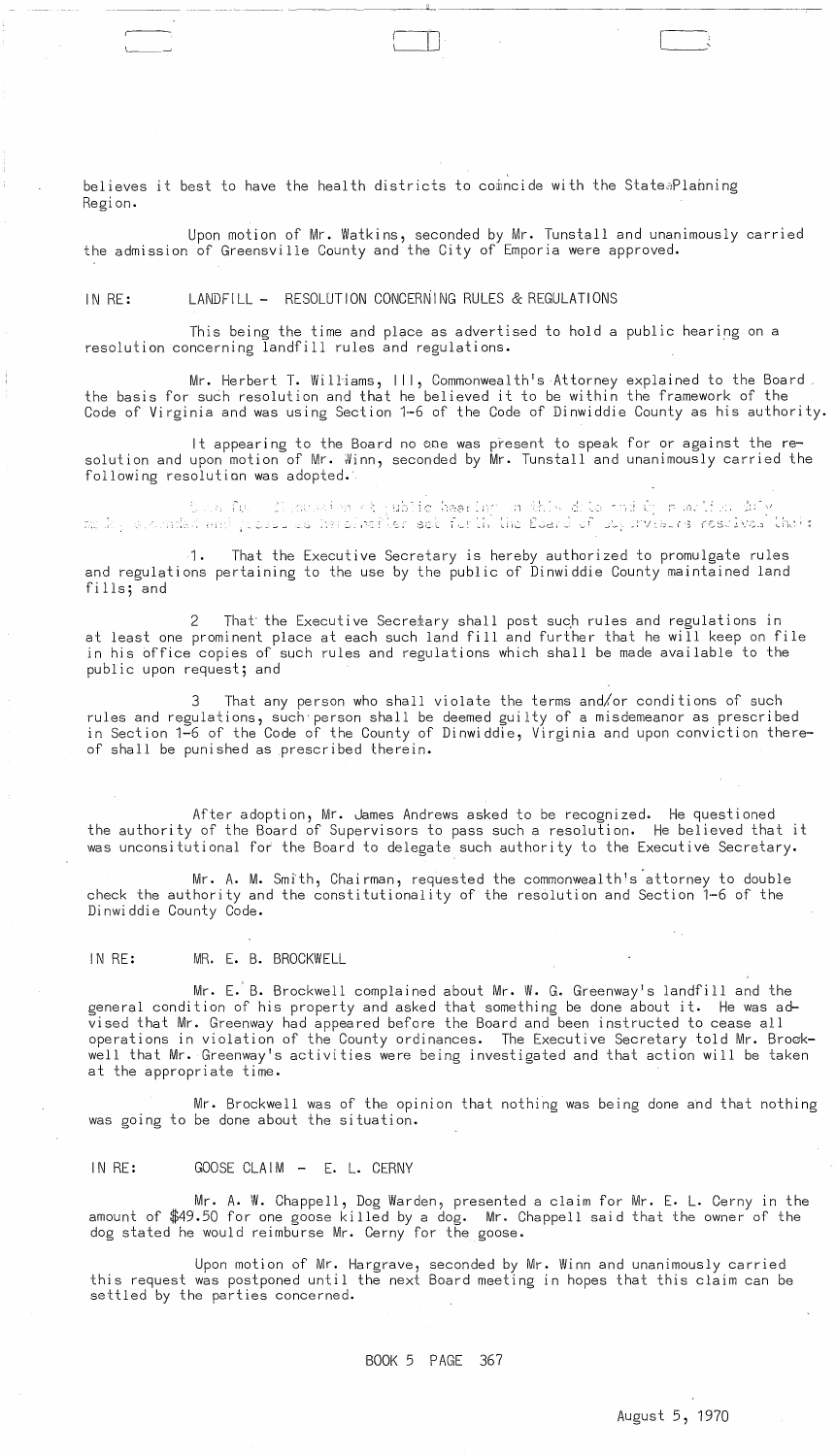## IN RE: MULE CLAIM - APPROVED

Upon motion of Mr. Hargrave, seconded by Mr. Winn and unanimously carried a claim for \$25.00 for a mule belonging to Mr. Ernest Kinbrough, killed by dogs was approved.

IN RE: CLAIM - PAYMENT OF GOATS TO J. E. WILLIAMS, REFUSED

Mr. A. W. Chappell presented a claim for J. E. Williams for  $$75.00$  for 15 goats. At the request of Mr. Williams, the executive secretary read a counter claim from Mr. Williams for \$400.00. This claim included 23 dead goats, expenses for tending injured goats and time Mr. Williams had spent treating injured goats and tracking down the dogs.

Upon motion of Mr. Watkins, seconded by Mr. Winn and unanimously carried \$8.00 per goat for 23 goats totaling \$184.00 was awarded to Mr. Williams.

Mr. Wi,lliams stated that he was rejecting this amount.

IN RE: BOARD MEETING DATES CHANGED FOR THE MONTH OF SEPTEMBER

Upon motion of Mr. Winn, seconded by Mr. Hargrave and unanimously carried the Board changed its meeting dates from September 2nd and 16th to September 9th and 23rd, both meetings to be held at  $\tilde{2}:00$  P.M. and 8:00 P.M. respectively in the Agricultural Building, Dinwiddie, Virginia.

This change being necessary as the Local Government Official's Conference is being held in Charlottesville August 31st, September 1st and 2nd.

IN RE: CHAIRMAN AURHORIZED TO SIGN PAYROLL CHECKS FIRST WEEK IN SEPTEMBER

Upon motion of Mr. Winn, seconded by Mr. Tunstall and unanimously carried the chairman was authorized to sign the County's payroll checks the first week in September.

IN RE: DINWIDDIE FIRE DEPARTMENT - FIRE TRUCK APPROVED

Mr. J. B. Hodges, appeared before the Board to request approval of the purchase of a fire engine for the Dinwiddie Fire Department. He presented to the Board two bids the fire department felt were the best and most economical. One bid on the chassis from Dinwiddie Motor Company and one bid on the fire engine from John Bean. These two bids total \$25,439.00.

Upon motion of Mr. Hargrave, seconded by Mr. Winn and unanimously carried the Board approved the purchase of a new fire engine as requested by the Dinwiddie Fire Department with the total cost not to exceed  $$26,000.00$ .

In addition, Mr. Hodges reported to the Board that it will cost approximately \$15,000.00 for a building to house the present fire truck and the new engine. He suggested that the old Amoco station at the intersection of Route 1 and  $703$  coudd be used for either temporary or permanent housing for the fire department.

The chairman instructed Mr. Hodges to find out the avaidability for this service station for the fire department use.

IN RE: HOSES, SIREN, TWO NOZZLES - DINWIDDIE FIRE DEPARTMENT APPROVED

Mr. Hodges requested new hoses, siren, and two nozzles for the old fire engine. The total cost being  $$476.00$ .

Upon motion of Mr. Winn, seconded by Mr. Tunstall and unanimously carried the above request was approved.

## IN RE: CONFLICT OF INTEREST LETTERS PRESENTED

 $\sim$ 

 $\mathcal{F}(\mathcal{F})$ 

Mr. H. T. Williams, III, Commonwealth's Attorney presented letters of disclosure from employees of Dinwiddie County and their spouses as required by the conflict of interest law.

 $\mathbf{q} = \mathbf{q} \times \mathbf{q}$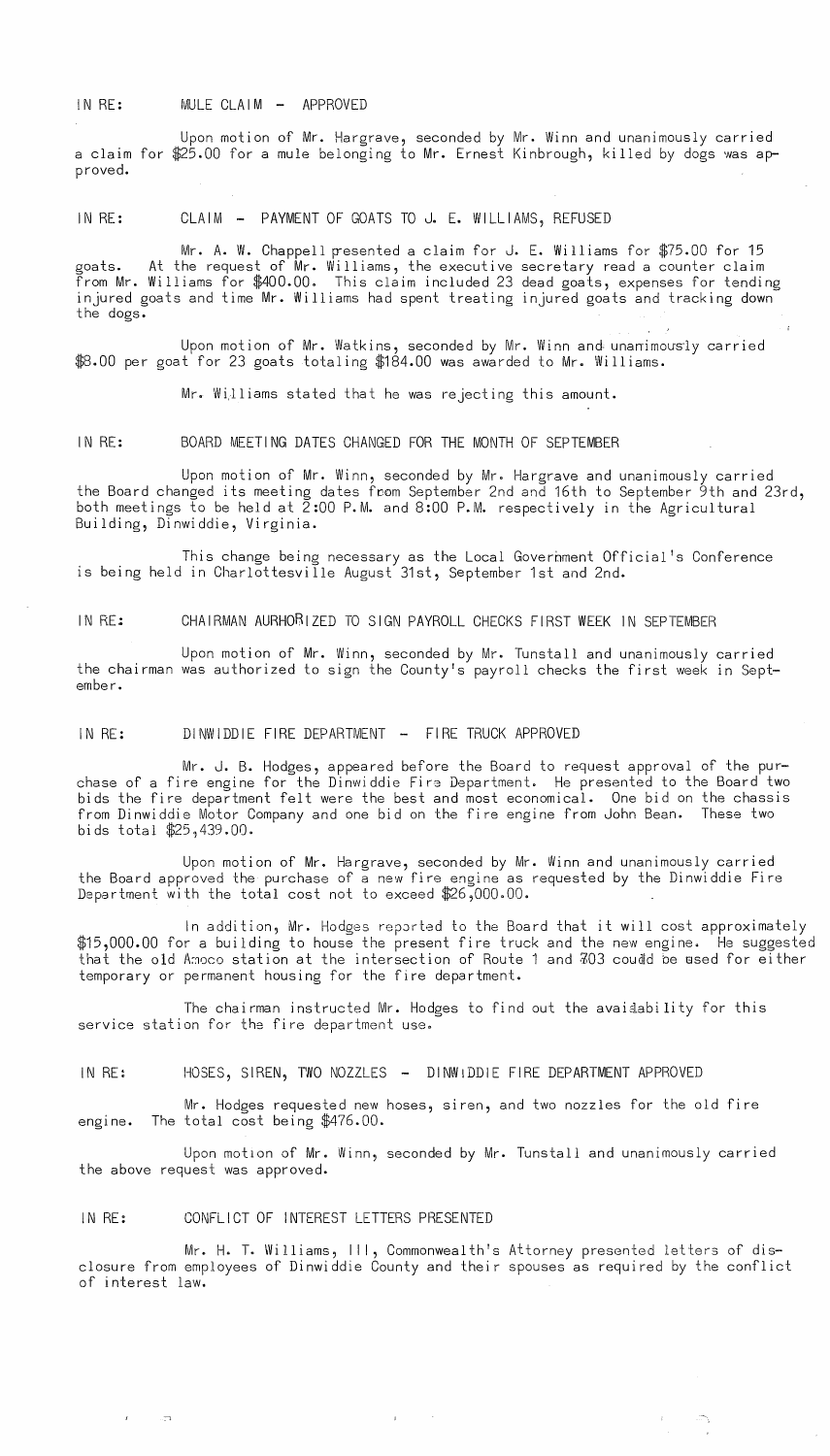WHEREAS, Herbert T. Williams, III, Commonwealth's Attorney of Dinwiddie County reported to the Board that pursuant to the new Conflict of Interest law that Mrs. Lulie W. Bolte, Mr. *I.* E. Bolte, Mrs. Elsie B. Knott, Mr. W. C. Knott, Mrs. Huntus K. Duke, Mr. Marvin L. Duke, Jr., Mr. Charles L. Mitchell and Mrs. Betty S. Jeter have given him written notice of a Conflict of Interest arising out of their spouses employment; and

- --- ----------- ------~---------"----------------------:---

 $\Box$ 

WHEREAS,) such Conflicts of interest were fully disclosed to this Board of Supervisors by the said Commonwealth's Attorney and the principals involved;

NOVv THEREFORE, BE IT RESOLVED that this Board is of the opinion that it is not in the best interest of Dinwiddie County to contract with the subject principals for their personal services on a competitive bid basis and further that it is in the best in- terest to contract with each of them on an individual personal basis.

Upon motion of Mr. Hargrave, seconded by Mr. Winn and unanimously carried the above resolution was adopted.

# IN RE: REAPPOINTMENT - MEMBERS ABIDCO DIRECTORS

Upon motion duly made and carried J. A. Hawkes, W. E. Bolte, H. B. Batte, W. A. Prosise, W. C. Knott and G. C. Martin were appointed as directors to represent Dinwiddie County to the Appomattox Basin Industrial Development Corporation for a one (1) year term. Mr. Knott and Mr. Martin were appointed to serve on the Executive Committee.

# IN RE: FIRE HYDRANT - NEW JAIL

Upon motion of Mr. Winn, seconded by Mr. Tunstall and unanimously carried the Board approved the installation of a fire hydrant at the pump house of the jail well.

IN RE: LETTER OF RESIGNATION - JOHN W. BELSHAN, EXTENSION AGENT - ACCEPTED

The Executive Secretary read a letter of resignation from Mr. John W. Belshan, Extension Agent, Dinwiddie County, effective September 1,1970.

Upon motion of Mr. Hargrave, seconded by Mr. Winn and unanimously carried the Executive Secretary was instructed to write a letter thanking Mr. Belshan for his services to Dinwiddie County and wishing him success in his new job.

## IN RE: DELINQUENT TAXES COLLECTED

Mr. H. B. Batte, Clerk of Circuit Court, informed the Board that from January through June of 1970 \$1,563.26 had been collected for delinquent taxes. A letder was sent from his office on July 9th and during the month of July \$2,263.27 had been collected. Mr. Batte suggested an attorney be retained to collect the remaining delinquent taxes.

## IN RE: BOARD OF ZONING APPEALS DECISION'

The Executive Secretary explained to the Board the effect of the decisions handed down by the Board of Zoning Appeals on August 3, 1970. These decisions were variance granted to people wishing to park trailers in Residential R-1 Limited areas. The Executive Secretary further stated that approximately 50 applications had been requested to locate trailers throughout Dinwiddie County since January 1, 1970. The ordinance of Dinwiddie County states that a variance cannot be issued to locate trailers in any zone other than Agricultural A-2. That the Board of Zoning Appeals by granting these variances were exceeding their authority. The Executive Secretary told the Board that he thought it wise to appeal to the Circuit Court the decisions of the Board of Zoning Appeals.

Upon motion of Mr. Winn, seconded by Mr. Hargrave (all members voting "aye") the Executive Secretary was instructed to appeal the variances issued on August 3, 1970 by the Board of Zoning Appeals.

# IN RE: BUILDING COMMITTEE REPORT

Mr. Hargrave, chairman, building committee reported to the Board that space